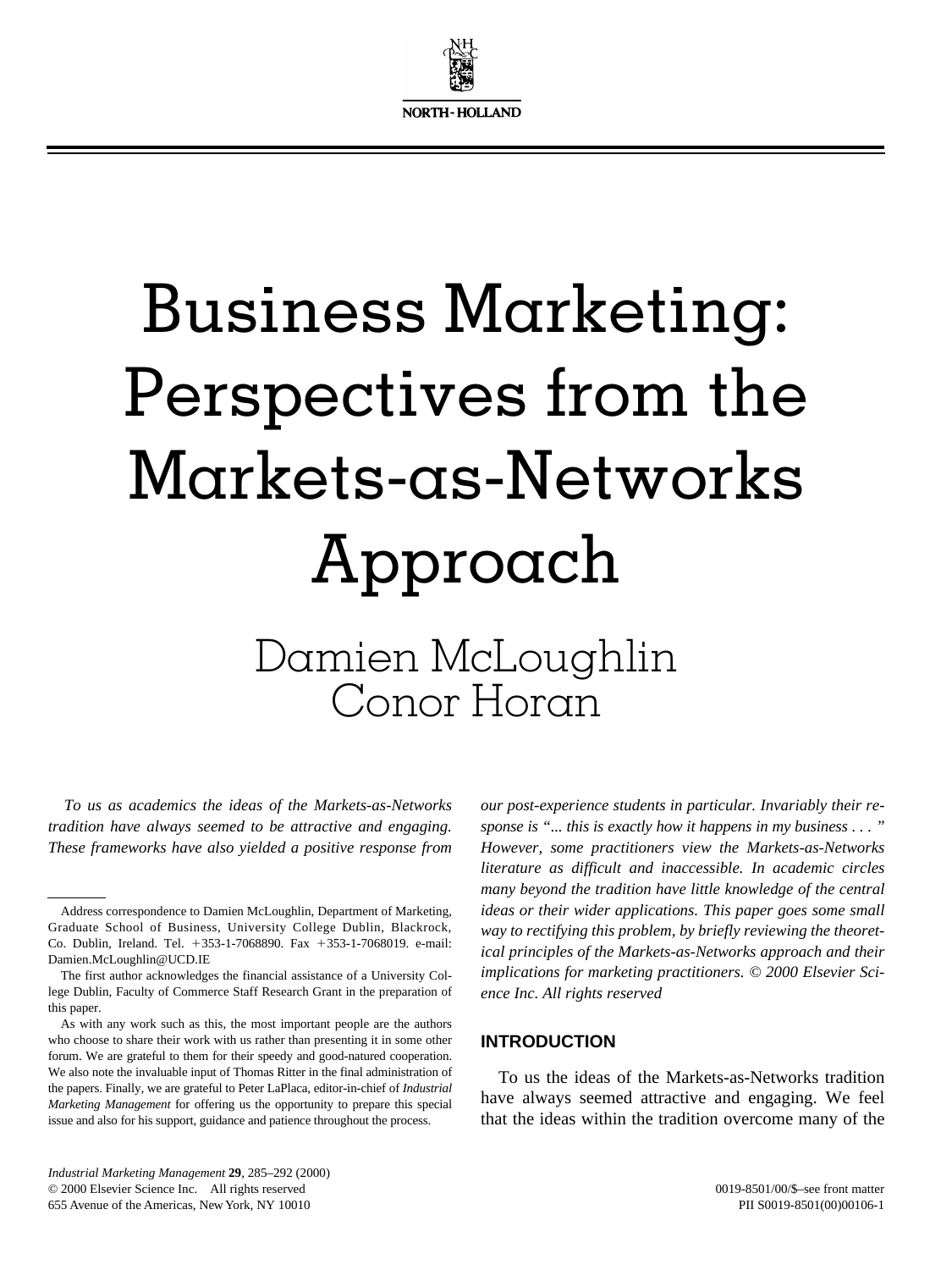## Economic exchanges can contain significant levels of social interaction.

limitations of existing frameworks as well as offering an original and more "realistic" way of understanding business markets. This is particularly achieved through the network perspective with its emphasis on a contextual understanding of economic exchange.

These frameworks have also yielded a positive response from our post-experience students. Invariably their response is " . . . this is exactly how it happens in my business . . . " However, some of these practitioners view the Markets-as-Networks literature as difficult and inaccessible. The problem of communicating the ideas of the Markets-as-Networks approach to practitioners has become an important topic for some within the Marketsas-Networks research community. A previous special issue of *Industrial Marketing Management* has addressed the problem [1], as have recent edited books from group members [2, 3]. This special issue makes a further contribution to this by presenting unique and original practical insights on problems of contemporary concern to business marketing managers.

The papers contained in this special issue are drawn from those presented at the  $15<sup>th</sup>$  annual Industrial Marketing and Purchasing (IMP) conference, hosted by the Department of Marketing at the Michael Smurfit Graduate School of Business, Dublin, Ireland in September 1999. More than 300 delegates presented 218 papers dealing with the problems of business marketing from a relational and network perspective. The  $16<sup>th</sup>$  IMP conference is to be hosted at the University of Bath in early September 2000. The web-site for conference details is:

www.bath.ac.uk/Departments/Management/Marketing/ IMP%20CONF.htm

The Michael Smurfit Graduate School of Business, at University College Dublin is Ireland's largest business school. In 1964, it was the first business school in Europe to offer an MBA program. With more than 100 full-time faculty members and with student numbers restricted to 1,000, it enjoys a favorable staff–student ratio allowing it to maintain a high quality of teaching and research.

All of the papers contained in this special issue were presented at the IMP conference. They were selected, in line with *Industrial Marketing Management* principles, for the particular emphasis they placed on managerial issues. This is in addition to their undoubted quality that has been ensured through a double-blind review process.

This paper is essentially divided into two sections, by way of introduction to the Markets-as-Networks, IMP or Industrial Networks approach. First, the paper reviews the key theoretical ideas of the field and identifies the main managerial challenges of marketing in a network environment. The second part of the paper develops the aspect of managerial applications by introducing the papers contained in the special issue as a whole.

### **THE THEORETICAL PRINCIPLES OF THE MARKETS-AS-NETWORKS APPROACH**

At the core of the Markets-as-Networks approach is the notion of interdependence. That is the idea that, in order to understand the actions of an actor, or when deciding on any course of management action, the relationships that exist between actors must be considered. For example, when sourcing a new supplier, it would be usual to consider the relationships that that supplier has with competing, non-competing and other firms. Equally, the development of new products is rarely conducted in a vacuum; rather it is done with reference to the actual or perceived requirements of an existing or new customer. In order to understand the nature of this interdependence the relationships that exist between actors are the main focus of analysis.

DAMIEN MCLOUGHLIN is a lecturer in marketing at the Michael Smurfit Graduate School of Business, University College Dublin, Ireland.

CONOR HORAN is a marketing executive, specialising in electronic commerce, at the Irish listings company, Golden Pages. He is an Adjunct Lecturer at the University College Dublin, Ireland where he was previously employed on a full time basis.